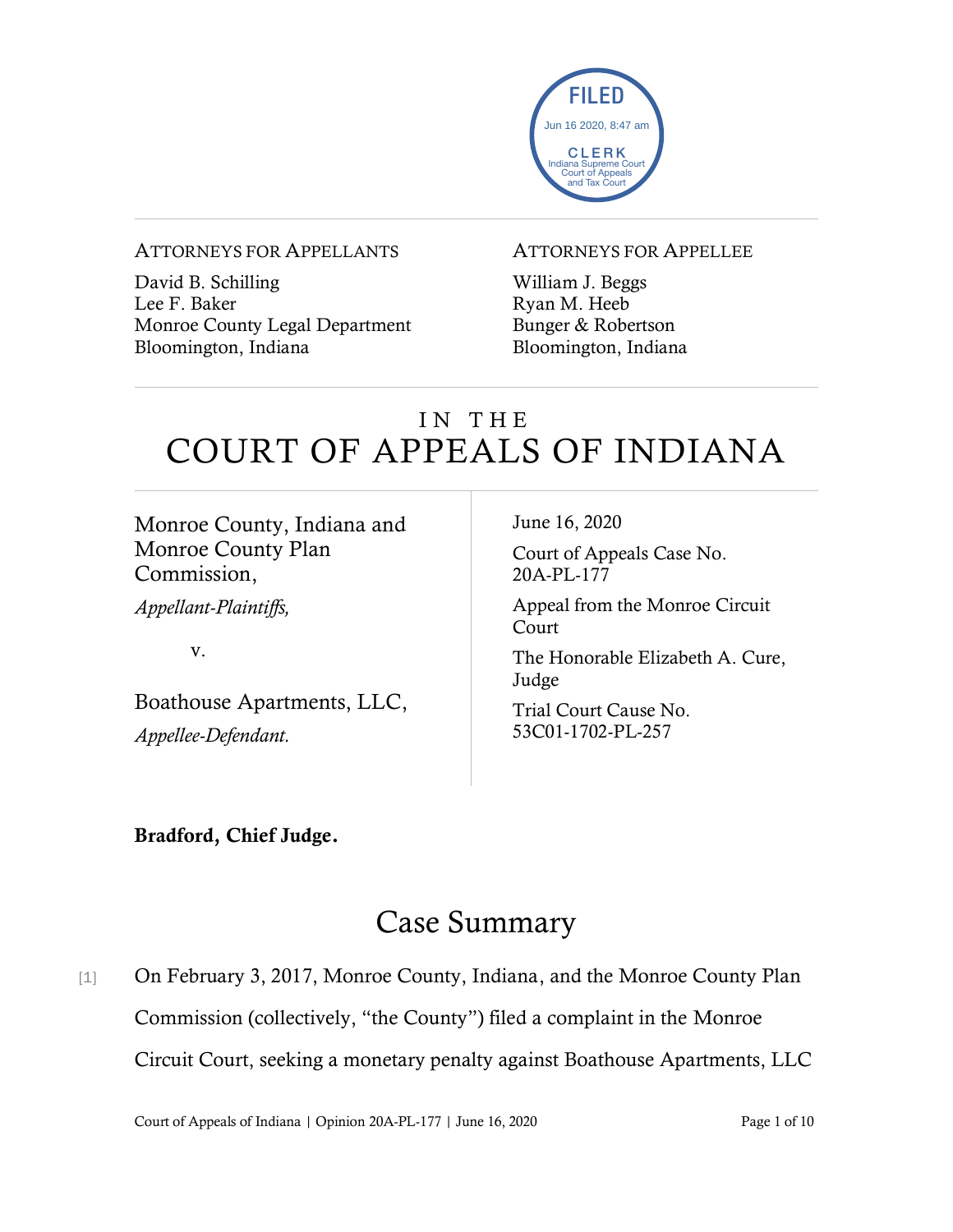("Boathouse"), for alleged violations of certain Monroe County ordinances. Boathouse subsequently filed a Trial Rule 12(B)(1) motion to dismiss, arguing that the trial court did not have subject matter jurisdiction over the County's claims. The trial court granted Boathouse's motion to dismiss. Because we conclude that the trial court does have subject matter jurisdiction over the County's claims, we reverse and remand for further proceedings.

### Facts and Procedural History

- [2] Boathouse owns three lots ("the Boathouse Property") within the Lakes Neighborhood Planned Unit Development in Bloomington. During 2016, Boathouse began a project to construct six buildings of townhome apartments on the Boathouse Property. In completing the project, Boathouse was required to comply with the use and occupancy requirements of the Monroe County Code of Ordinances ("the Monroe County Code").
- [3] On February 3, 2017, the County filed a complaint seeking a monetary penalty against Boathouse, alleging that Boathouse had violated the use and occupancy requirements of the Monroe County Code. Specifically, the County alleged that Boathouse had permitted tenants to occupy the apartment units before a land use certificate and certificate of occupancy were issued. Boathouse answered and filed affirmative defenses to the complaint on April 4, 2017.
- [4] On October 14, 2019, Boathouse filed a Trial Rule 12(B)(1) motion to dismiss, claiming that the County had failed to comply with applicable ordinances in

Court of Appeals of Indiana | Opinion 20A-PL-177 | June 16, 2020 Page 2 of 10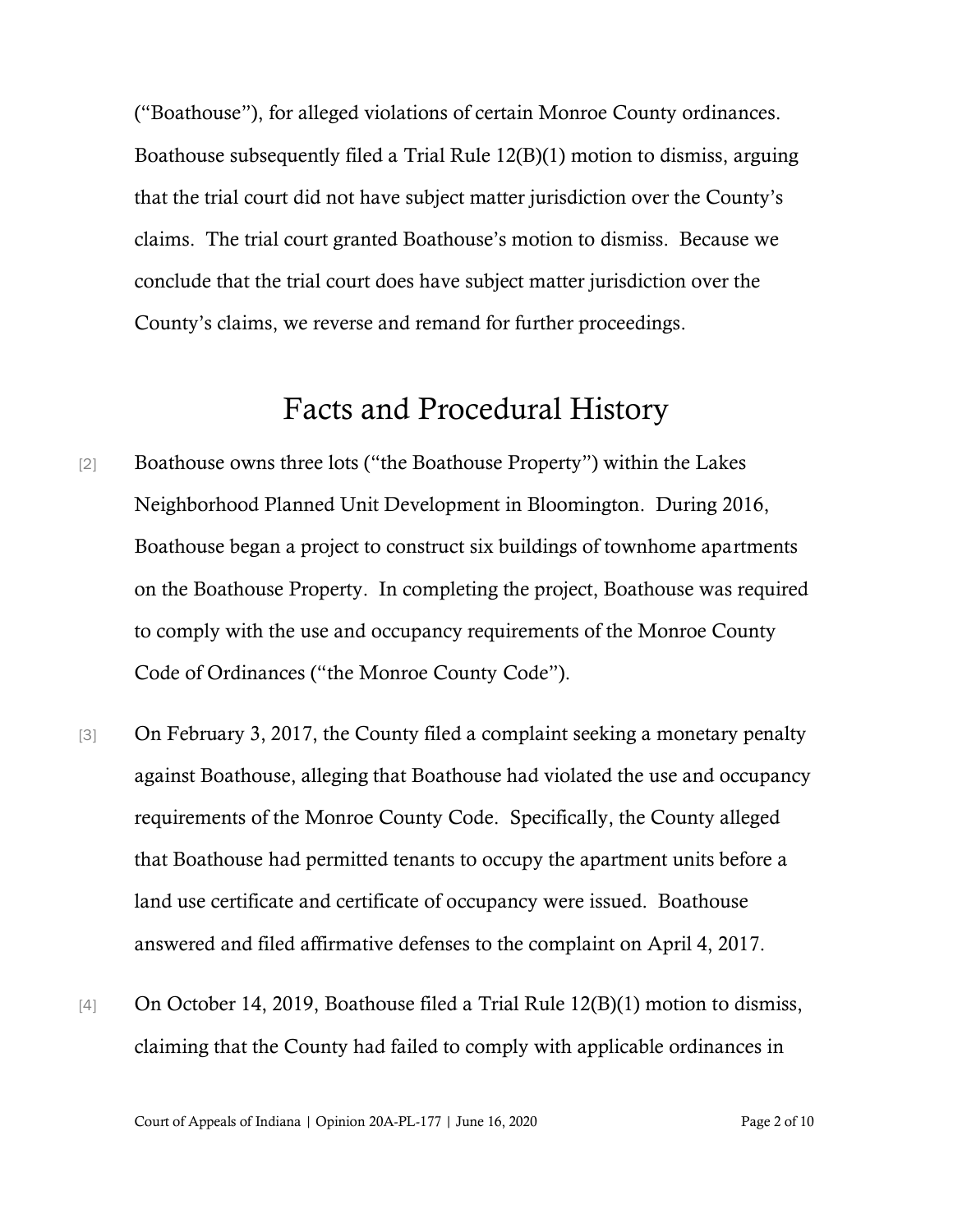bringing its claims against Boathouse and "[t]his failure deprives the Court of subject matter jurisdiction over these claims." Appellants' App. Vol. II p. 76. As such, Boathouse requested "that the Court grant its Motion to Dismiss because the Court lacks subject matter jurisdiction to hear [the County's] claims." Appellants' App. Vol. II p. 76. The County filed both a brief and a supplemental brief in opposition to Boathouse's motion to dismiss. On January 6, 2020, the trial court, ruling on a paper record, issued an order granting Boathouse's motion and dismissing the County's lawsuit.

## Discussion and Decision

[5] The County contends that the trial court erred in determining that it lacked subject matter jurisdiction over the County's claims. Where, as here, the facts before the trial court are not in dispute, "the question of subject matter jurisdiction is purely one of law." *GKN Co. v. Magness*, 744 N.E.2d 397, 401 (Ind. 2001). "Under those circumstances no deference is afforded the trial court's conclusion because "appellate courts independently, and without the slightest deference to trial court determinations, evaluate those issues they deem to be questions of law." *Id.* "Thus, we review de novo a trial court's ruling on a motion to dismiss under Trial Rule 12(B)(1) where the facts before the trial court are undisputed." *Id.*

[6] Subject-matter jurisdiction is the constitutional or statutory power of a court to hear and determine cases of the general class to which any particular proceeding belongs. So, in determining whether a court has subject-matter jurisdiction, the only relevant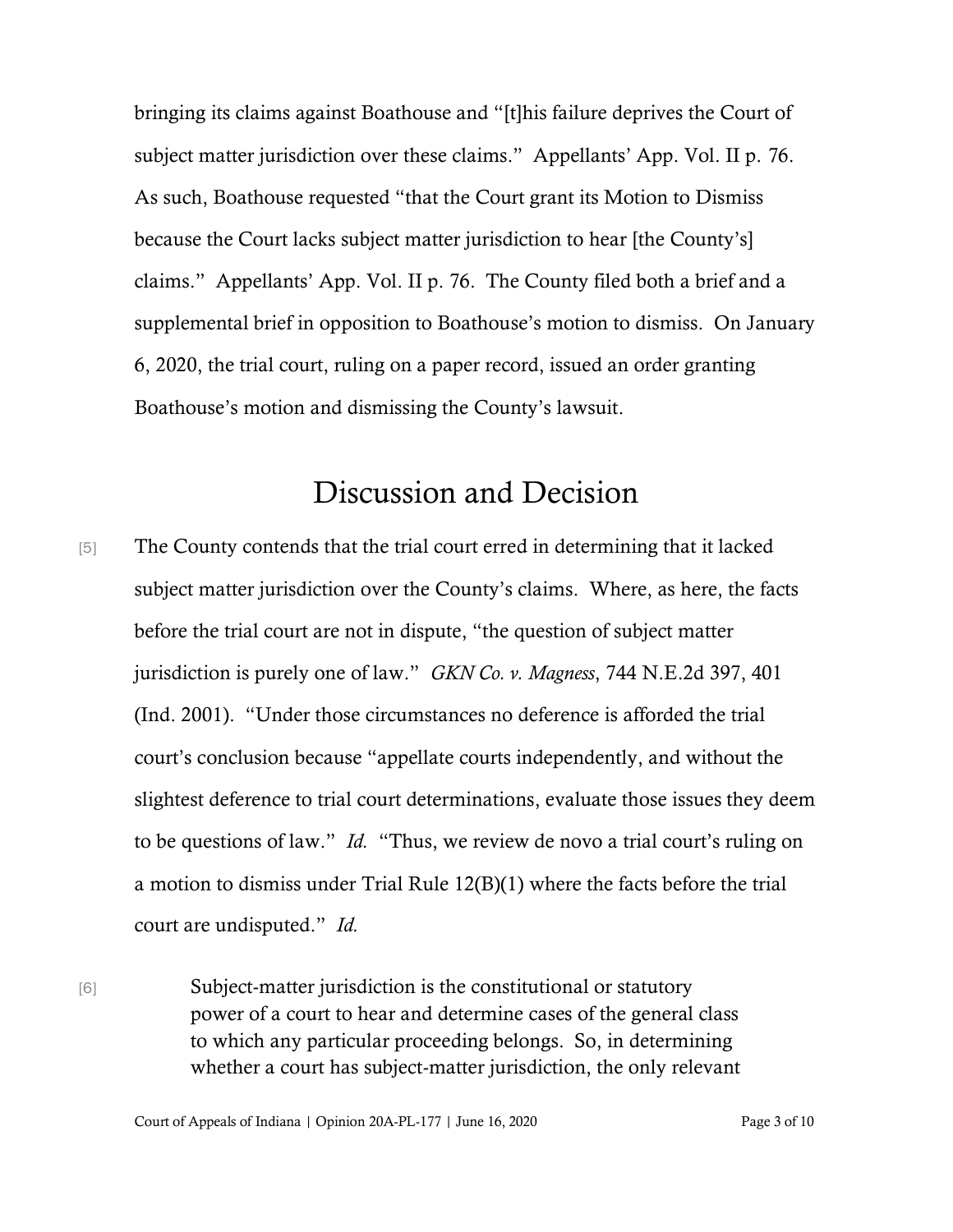inquiry is whether the petitioner's claim falls within the general scope of the authority conferred upon such court by the constitution or by statute.

*State v. Reinhart*, 112 N.E.3d 705, 711–12 (Ind. 2018) (internal quotations omitted). "Courts of general jurisdiction are presumed to have subject matter jurisdiction." *Lakes & Rivers Transfer, a Div. of Jack Gray v. Rudolph Robinson Steel Co.*, 736 N.E.2d 285, 290 (Ind. Ct. App. 2000). "All circuit courts have: (1) original and concurrent jurisdiction in all civil cases and in all criminal cases." Ind. Code § 33-28-1-2(a). "The Monroe circuit court is a court of general jurisdiction" and, as such, has the authority to maintain a civil docket. Ind. Code § 33-33-53-2(a).

[7] The County contends that statutory authority expressly confers subject matter jurisdiction over the County's claims against Boathouse to the trial court. For its part, Boathouse contends that the County's alleged failure to comply with local ordinances relating to enforcement of the Monroe County Code "deprives the trial court of subject matter jurisdiction" over the County's claims. Appellee's Br. p. 16. For the reasons stated below, we agree with the County.

[8] "The Indiana General Assembly, through statutes, has both authorized local units of government to create ordinances and established the manner in which those ordinances are to be enforced." *Boss v. State*, 944 N.E.2d 16, 22 (Ind. Ct. App. 2011). In doing so, the General Assembly "specifically withheld from [local] units, however, the power to prescribe a penalty for conduct

Court of Appeals of Indiana | Opinion 20A-PL-177 | June 16, 2020 Page 4 of 10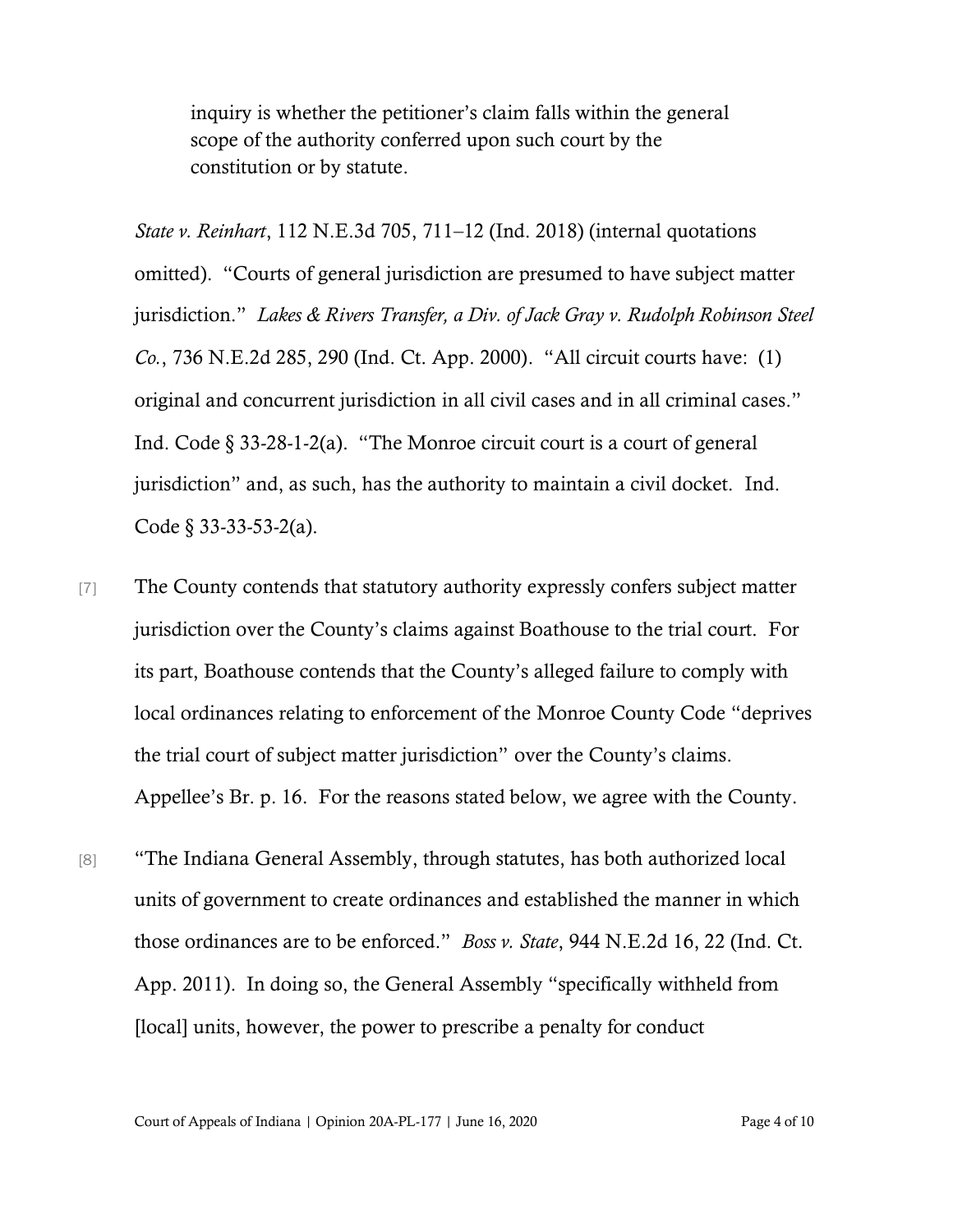constituting" a violation of a local ordinance. *Id.* (internal quotation omitted). The General Assembly instead gave this power to the courts.

[9] In support of its contention that the trial court did not have subject matter jurisdiction over the County's claims against it, Boathouse cites to the Indiana Supreme Court's opinion in *Ballman v. Duffecy*, 230 Ind. 220, 102 N.E.2d 646 (1952). In *Ballman*, the Supreme Court considered whether a failure to comply with certain statutes prior to filing suit divested the trial court of jurisdiction. The applicable statutes in effect at the time set forth certain prerequisites for seeking an appeal of a decision of a board of zoning appeals. 230 Ind. at 224, 102 N.E.2d at 647. Concluding that a party's failure to follow the statutory prerequisites prior to filing suit divested the trial court of jurisdiction over the case, the *Ballman* court held as follows:

> This court has heretofore said that a court in acquiring jurisdiction must not only have jurisdiction of the parties and the general subject of the controversy respecting real property, but must have jurisdiction of the subject matter of the particular case. A failure to comply with the statute is jurisdictional, and therefore the trial court did not have jurisdiction of the parties or the particular case.

230 Ind. at 229, 102 N.E.2d at 650 (internal citations omitted).<sup>1</sup>

<sup>&</sup>lt;sup>1</sup> Since *Ballman* was handed down, the Indiana Supreme Court has clarified the law relating to jurisdiction. In *K.S. v. State*, 849 N.E.2d 538, 540 (Ind. 2006), the Supreme Court clarified the law regarding jurisdiction, explaining as follows: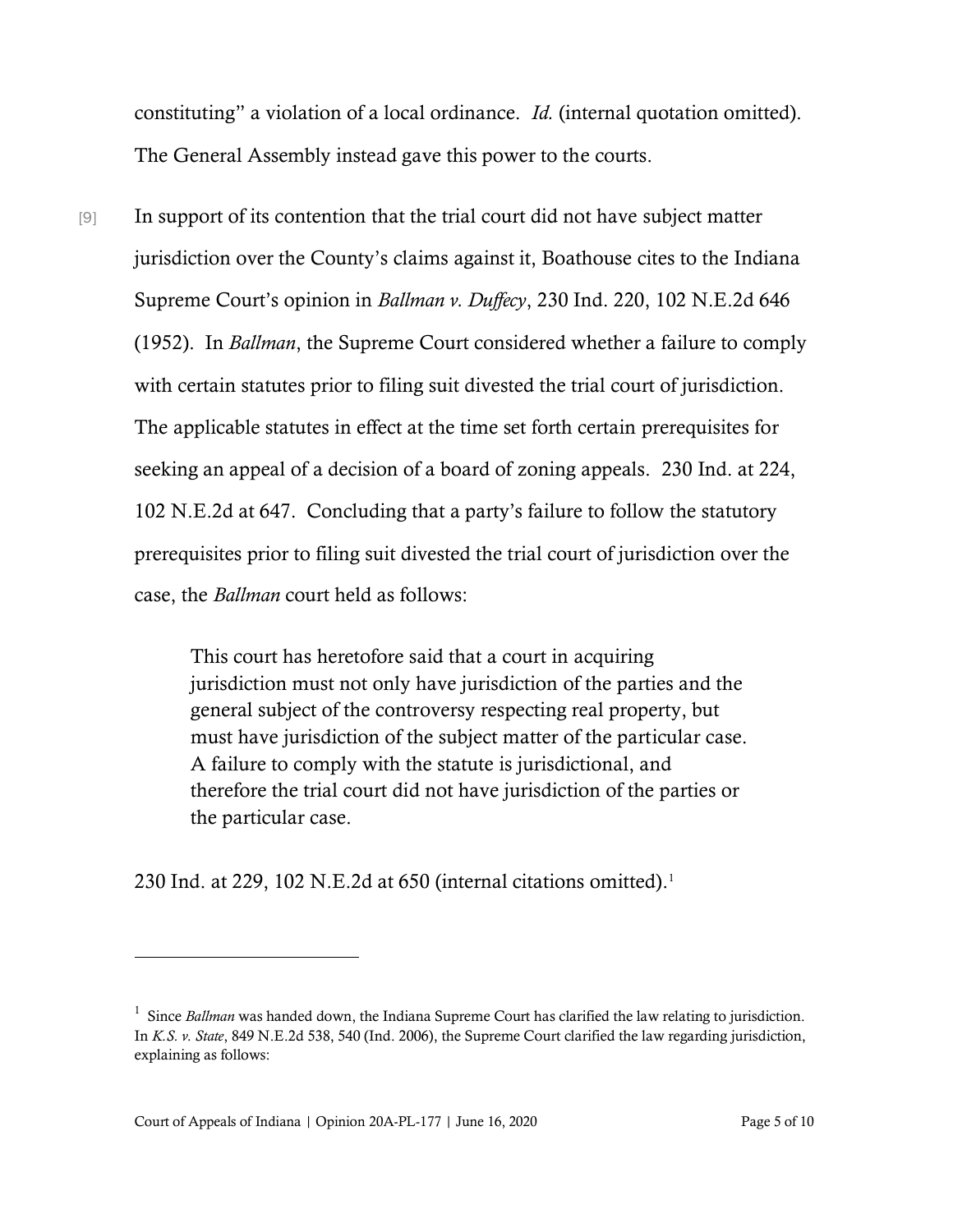- [10] Boathouse asserts that the holding in *Ballman* supports its contention that the trial court did not have subject matter jurisdiction over the County's claims because the County failed to satisfy the requirements of certain local ordinances before filing its lawsuit.<sup>2</sup> We disagree. While a motion for dismissal under Trial Rule 12(B)(1) has been found appropriate where a party failed to satisfy a statutorily mandated prerequisites for filing suit, *see id.*, 230 Ind. at 229, 102 N.E.2d at 650; *In re Petition to Annex Approximately 7,806 Acres of Real Estate into City of Jeffersonville*, 891 N.E.2d 1157, 1163 (Ind. Ct. App. 2008), we have held that when the relevant statutes do not include any prerequisite for filing suit, a Trial Rule 12(B)(1) motion to dismiss is not the proper vehicle to bring a challenge to the suit. *Fight Against Brownsburg Annexation v. Town of Brownsburg*, 32 N.E.3d 798, 804–05 (Ind. Ct. App. 2015).
- [11] The statutes at issue in this case do not contain any prerequisites for filing suit. Indiana Code section 36-1-6-4(a) provides, in relevant part, that a municipal

Like the rest of the nation's courts, Indiana trial courts possess two kinds of "jurisdiction." Subject matter jurisdiction is the power to hear and determine cases of the general class to which any particular proceeding belongs. Personal jurisdiction requires that appropriate process be effected over the parties.… Other phrases recently common to Indiana practice, like "jurisdiction over a particular case," confuse actual jurisdiction with legal error, and we will be better off ceasing such characterizations.

Citing to its opinion in *K.S.*, the Indiana Supreme Court observed "that 'jurisdiction over the particular case' is something of a misnomer and refers to failure to meet procedural requirements but does not constitute a limitation on subject matter jurisdiction in the sense that the court cannot hear cases of the same general class." *Packard v. Shoopman*, 852 N.E.2d 927, 929–30 (Ind. 2006).

<sup>&</sup>lt;sup>2</sup> Boathouse also cites to the Indiana Medical Malpractice Act ("MMA") in support of its claim that the trial court did not have jurisdiction over the County's case. However, we agree with the County that the MMA is inapposite to this case. The MMA, which sets forth the prerequisites for filing a medical malpractice claim, is a distinct statutory creation relating only to medical malpractice claims. *See* Ind. Code § 34-18-8-4. No similar statutory scheme exists for enforcement of local ordinances such as those at issue in this case.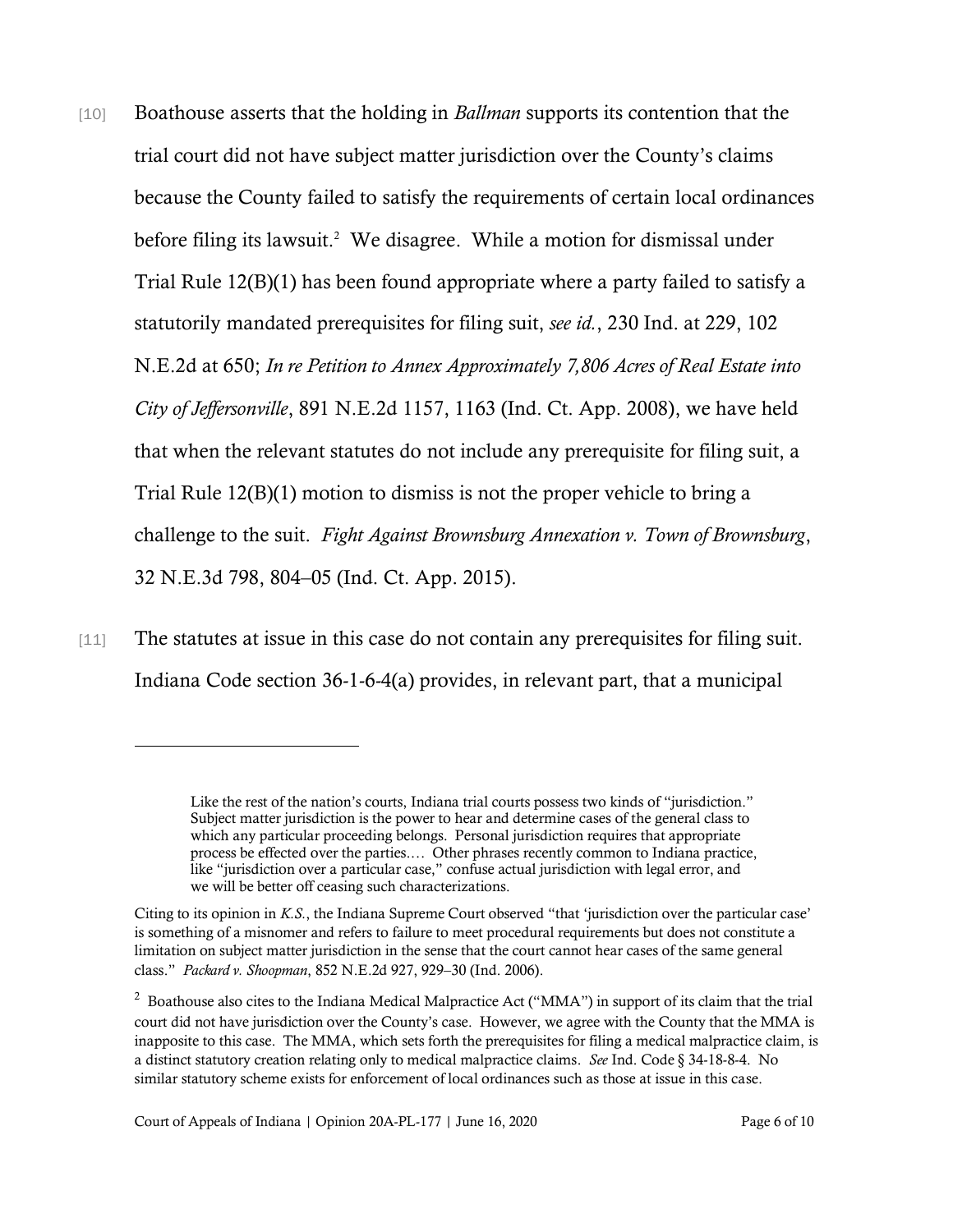corporation "may bring a civil action" if a person or entity "violates an ordinance regulating or prohibiting a condition or use of property." Further, Indiana Code sections 36-7-4-1013 and 36-7-4-1014 detail remedies for enforcement and allowable actions for violations of ordinances. Specifically, Indiana Code section 36-7-4-1013(a) provides that if, after conducting an investigation into an alleged violation of an ordinance, a municipal attorney or an attorney representing the county comes to the reasonable belief that an entity has violated an ordinance, "the municipal attorney or an attorney representing the county may file a complaint against the person and prosecute the alleged violation under IC 36-1-6." Indiana Code section 36-7-4-1014 provides as follows:

(a) The plan commission, board of zoning appeals, or any enforcement official designated in the zoning ordinance may bring an action under IC 36-1-6 to enforce any ordinance adopted or action taken under this chapter.

(b) The plan commission, board of zoning appeals, or any enforcement official designated in the zoning ordinance may also bring an action to enforce:

(1) conditions imposed by the commission or board of zoning appeals under this chapter; or

(2) covenants made in connection with a subdivision plat, a development plan, or a PUD district ordinance (as defined in section 1503 of this chapter).

\*\*\*\*

(d) The plan commission, board of zoning appeals, or designated enforcement official may invoke any legal, equitable, or special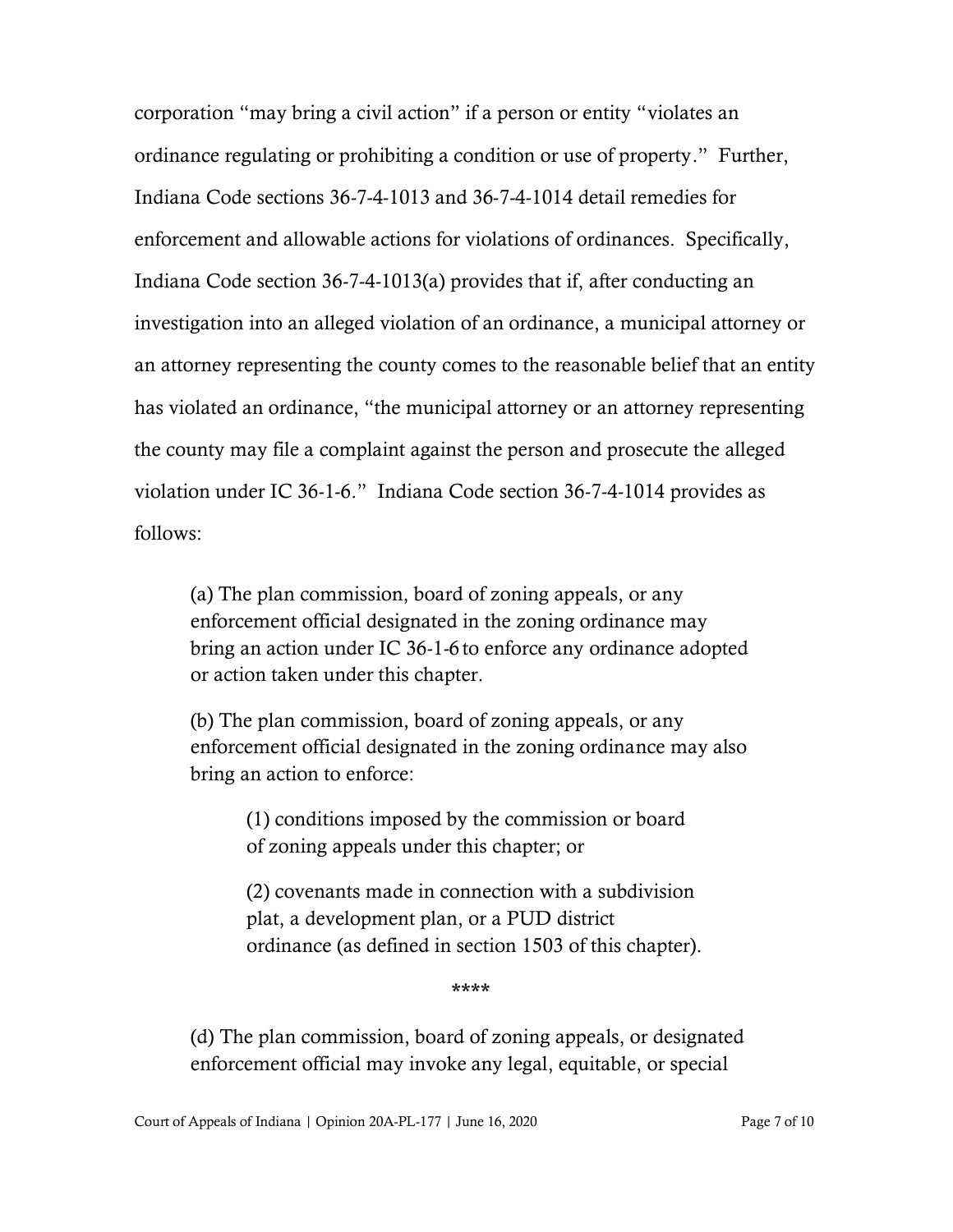remedy in an action described in subsection (a) or (b).

(e) An action for the levy of a fine or penalty for enforcement of a zoning ordinance may be brought in any court located within the jurisdiction of the plan commission or board of zoning appeals.

- [12] The above-quoted statutory sections clearly indicate that actions such as that brought by the County, which seeks penalties for alleged violations of the certain County ordinances, may be brought in court, with Indiana Code section 36-7-4-1014 allowing for the action to be brought in "any court located within the jurisdiction." The statutes do not contain any prerequisites for filing suit in the trial court. As such, we conclude that Boathouse's reliance on the Indiana Supreme Court's holding in *Ballman* is misplaced as it is distinguishable from the instant matter.
- [13] Furthermore, we agree with the County that the arguments set forth in Boathouse's motion to dismiss allege procedural, *i.e.*, legal, error. "Subject matter jurisdiction and legal error are distinct concepts." *Clark Cty. Bd. of Aviation Comm'rs v. Dreyer*, 986 N.E.2d 286, 287 (Ind. Ct. App. 3013), *trans. granted, opinion vacated*, 992 N.E.2d 207 (Ind. 2013), *and aff'd*, 993 N.E.2d 624 (Ind. 2013). "Procedural error doesn't rob the court of jurisdiction." *Reinhart*, 112 N.E.3d at 712. Stated differently, "[i]t goes without saying that a court's power to award relief and a claimant's entitlement to relief on the merits are very different things." *Price v. Ind. Dep't of Child Servs.*, 80 N.E.3d 170, 174 (Ind. 2017). "*Real* jurisdictional problems would be, say, a juvenile delinquency adjudication entered in a small claims court, or a judgment rendered without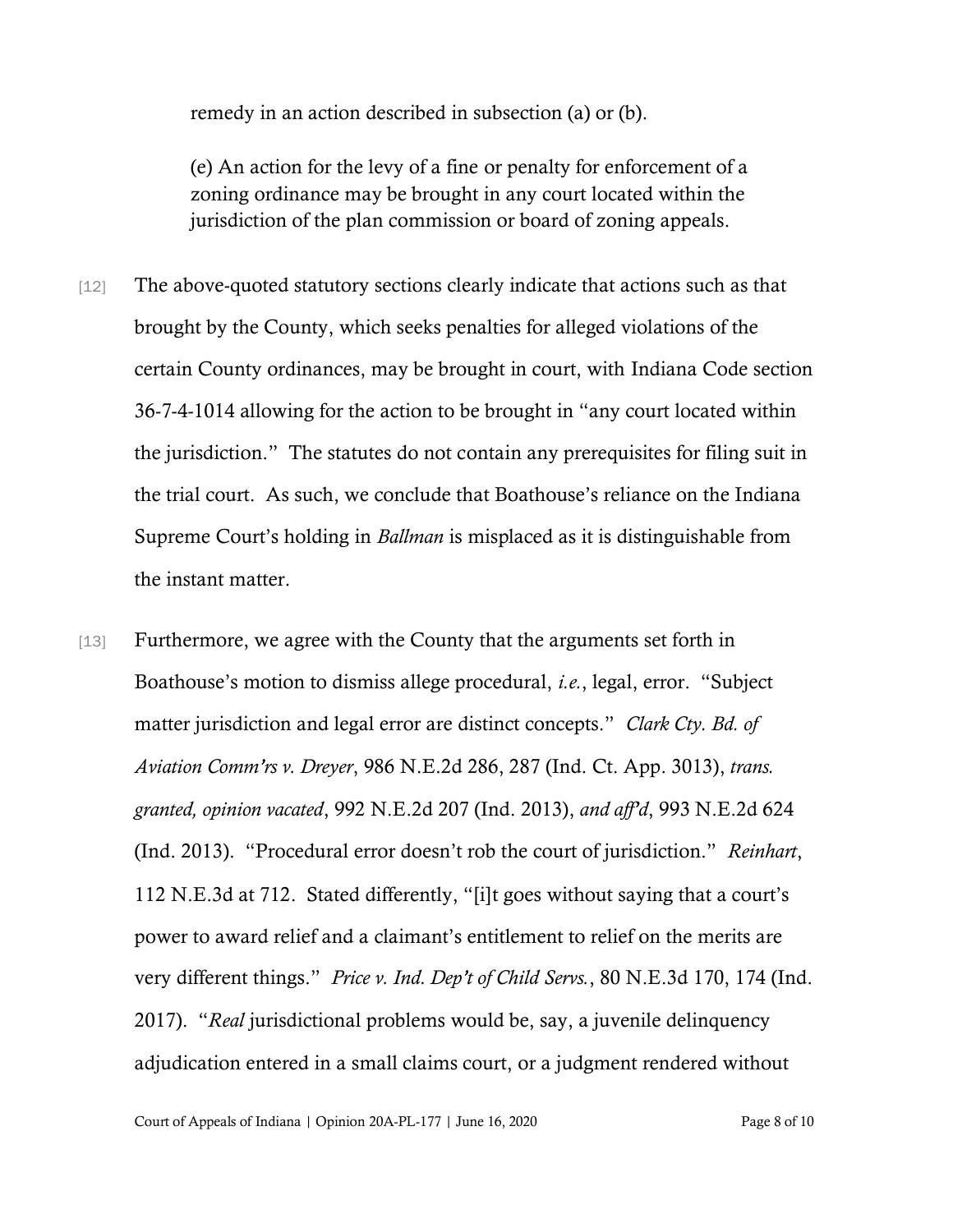any service of process." *K.S.*, 849 N.E.2d at 542 (emphasis in original). "Thus, characterizing other sorts of procedural defects as 'jurisdictional' misapprehends the concepts." *Id.* "Indeed, as strongly suggested by the *K.S.* Court, practitioners and the judiciary, including ourselves, should stop using the phrase 'jurisdiction over a particular case,' rather than 'legal error.'" *Dreyer*, 986 N.E.2d at 291.

[14] Again, in its motion to dismiss, Boathouse alleged that the County failed to comply with applicable ordinances in bringing claims against Boathouse and "[t]his failure deprives the Court of subject matter jurisdiction over these claims." Appellants' App. Vol. II p. 76. However, contrary to Boathouse's claim, we have previously concluded that procedural error or the failure to follow statutory guidelines for initiating a particular action does not affect subject matter jurisdiction, so long as the action was filed in the proper court for such an action. *Blackman v. Gholson*, 46 N.E.3d 975, 979 (Ind. Ct. App. 2015) (citing *K.S.*, 849 N.E.2d 542 (providing a juvenile court's failure to follow all of the statutory procedures for initiating a delinquency petition did not affect either subject matter or personal jurisdiction, but was mere procedural error); *Town of Brownsburg*, 32 N.E.3d at 805 (holding alleged defect in annexation remonstrance signatures did not affect subject matter jurisdiction of trial court to consider remonstrance petition)); *see also Prosecuting Attorney of Hendricks Cty. v. Hammer*, 92 N.E.3d 649, 652 (Ind. Ct. App. 2017) (providing that the question of whether a suspended driver petitions the proper court under the SDP statute is a "question of legal error, not jurisdictional error"). Thus, any